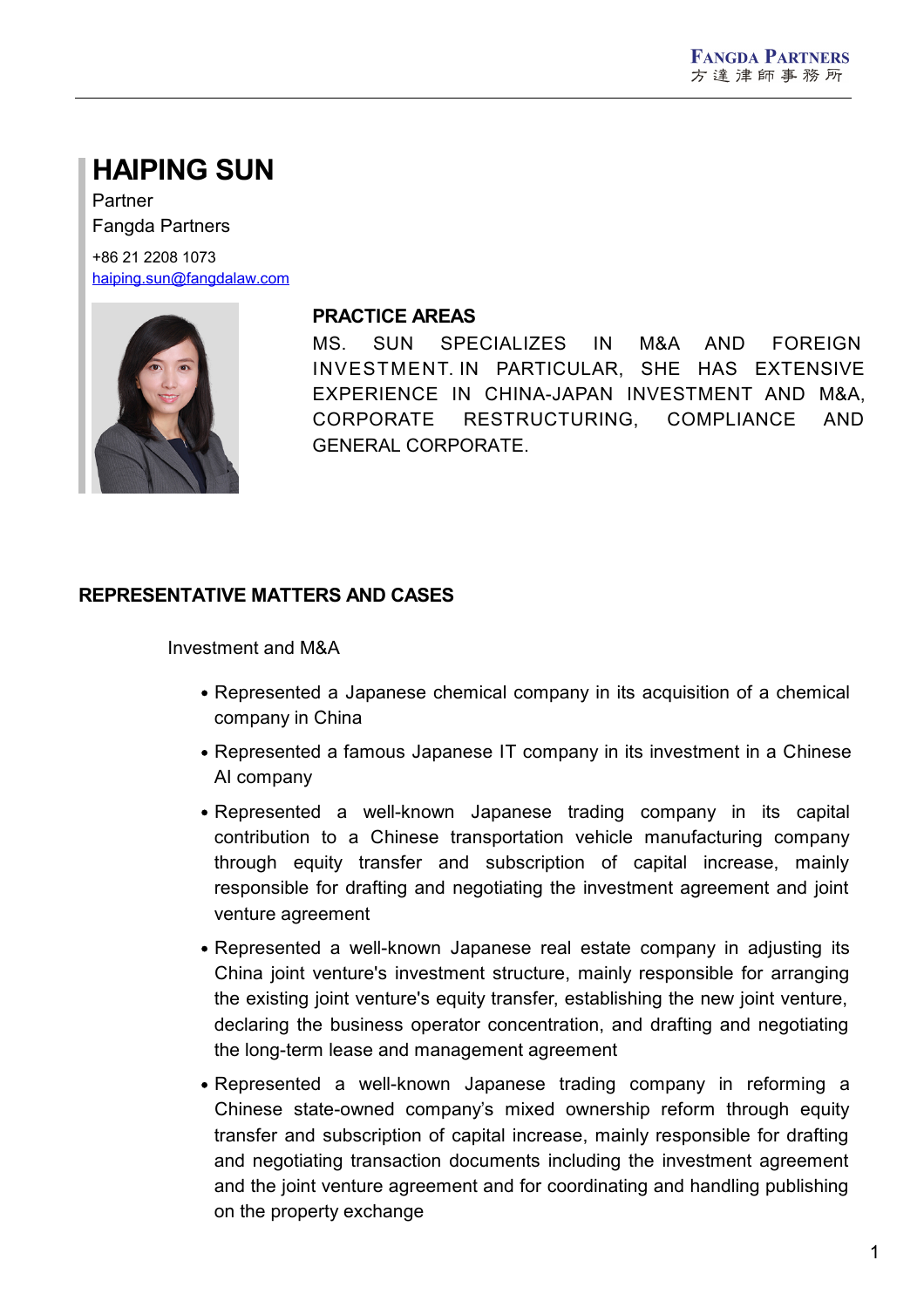- Represented a well-known Japanese trading company in its capital contribution to a leading Chinese veterinary drug enterprise through share transfer and subscription for capital increase, mainly responsible for drafting and negotiating transaction documents including the investment agreement and the joint venture agreement
- Represented a well-known Japanese beverage company in its investment through subscription for capital increase in a Chinese food company engaged in food production and sale and in convenience store businesses, mainly responsible for drafting and negotiating transaction documents including the investment agreement and the joint venture agreement
- Represented a well-known Japanese manufacturing company in its acquisition of the pharmaceutical manufacturing and sales businesses of a Singapore-listed company in China through the acquisition of the shares in the Singapore-listed company
- Represented a well-known Japanese company in its capital contribution to a leading Chinese veterinary drug enterprise through share transfer and subscription for capital increase
- Represented a Japanese education group in its acquisition of the education and training business of a China offshore holding company through the acquisition of the shares in the company (deal eventually not implemented)
- Represented a well-known Japanese trading company in its acquisition of a fashion brand's China sales business through a series of transactions including assets transfer, subscription for capital increase, etc.
- Represented a well-known Japanese trading company in its investment in a Chinese plastics manufacturing enterprise through subscription of capital increase
- Represented a well-known Japanese game development company in its capital contribution to a Chinese web game and mobile game development company through subscription for capital increase
- Represented a well-known Japanese real estate company in its investment in a residential building in Changchun, China through subscription for the increased capital of a China offshore holding company
- Represented a Chinese investment company in investing in a Japanese virtual currency exchange
- Represented a well-known Japanese non-ferrous metal manufacturer in its equity transfer of a Chinese joint venture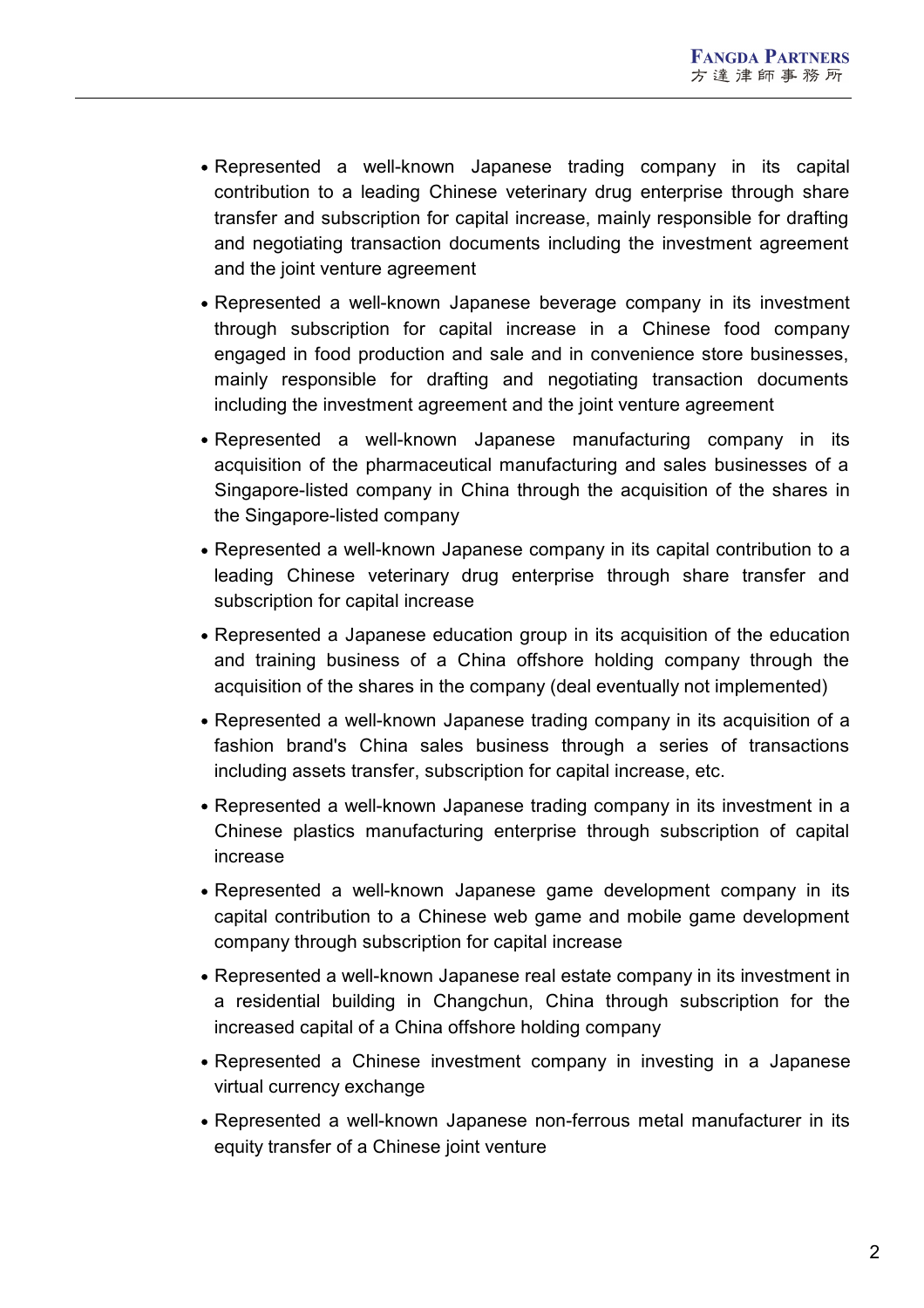- Represented many well-known Japanese enterprises in their joint ventures, cooperation, sole proprietorships, restructurings, dissolutions and settlements in China
- Represented the three major shipping companies in Japan in addressing legal issues involved in businesses integration in China, including establishing Sino-foreign entities, applying for business licenses, establishing and de-establishing branches, and transferring business and personnel
- Represented a well-known Japanese securities company in establishing a joint venture held by it in China
- Represented a well-known Japanese trading company in establishing a joint venture in the packaging industry in Beijing
- Represented a well-known Japanese trading company in handling the equity transfer, capital increase and restructuring of many Sino-Japanese joint venture companies in China
- Represented a well-known Japanese audiovisual and electronic product manufacturer in establishing a joint venture with a state-owned enterprise in China
- Represented a Japanese entertainment company in establishing a joint venture in China and in conducting a series of business transfers and restructurings
- Represented a well-known Japanese telecom company in establishing a Sino-Japanese joint venture engaged in the manufacturing and sale of communication products in China
- Represented a well-known Japanese electronics manufacturing company in establishing a Sino-Japanese joint venture company engaged in the production of health products in China
- Represented a well-known Japanese trading company in establishing a joint venture with a commercial real estate company in Shanghai
- Represented a well-known Japanese real estate company in issues related to establishing a real estate development enterprise and conducting its development, business and operations
- Represented a well-known Japanese education group in establishing a joint venture with a well-known Chinese publishing company. Represented a well known Japanese chemical company in establishing a joint venture in China
- Represented a well-known Japanese maternal and baby care enterprise in establishing a joint venture with a Chinese packaging material company

#### **Compliance**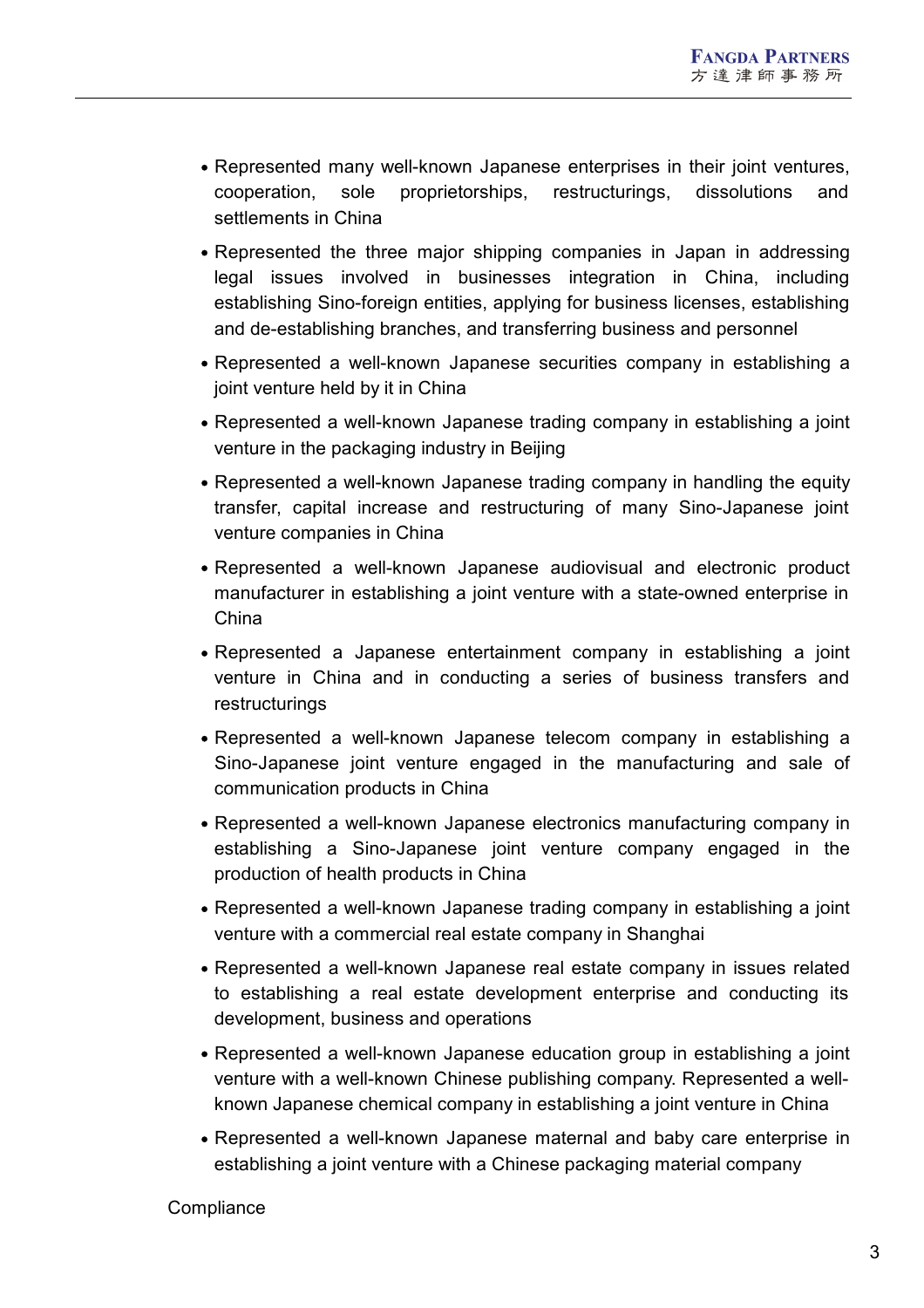- Assisted a well-known Japanese auto company in conducting internal fraud investigations
- Assisted a well-known Japanese telecom company in conducting an internal investigation into duty embezzlement in its Chinese subsidiaries
- Assisted a Japanese manufacturer in handling investigations by industry and commerce authorities into alleged violations of Chinese anti-commercial bribery laws and in strengthening the manufacturer's compliance policy
- Assisted a Japanese energy company in conducting an internal investigation into duty embezzlement by employees in its Shanghai subsidiary
- Assisted a Japanese chemical enterprise in conducting an internal anti-fraud and compliance investigation in its Shanghai subsidiary
- Assisted a Japanese metal company in conducting an internal investigation into duty embezzlement by its financial staff in its Jiangsu subsidiary
- Assisted a Japanese electronics company in conducting a compliance investigation into its various Chinese subsidiaries
- Assisted a Japanese printing company in conducting compliance investigations into its various subsidiaries in Shanghai and Shenzhen
- Assisted a Japanese auto parts manufacturer in conducting a compliance investigation into its various Chinese subsidiaries in Shanghai, Tianjin and Guangdong Province
- Assisted a Japanese manufacturer in handling an investigation initiated by anti-monopoly law enforcement agencies
- Assisted a well-known Japanese company in handling an investigation by the industry and commerce authorities into the company's violation of Chinese advertising laws
- Assisted a Japanese service company in handling an investigation by the industry and commerce authorities into the company's violation of Chinese advertising laws
- Assisted a Japanese food production company in handling an investigation by the industry and commerce authorities into the company's violation of Chinese advertising laws
- Assisted a Chinese subsidiary of a Japanese energy company in handling an investigation by the Customs in Southern China
- Assisted a Japanese retail company in building its cyber security and data compliance system
- Provided compliance advice on cyber security and personal data protection to many Japanese companies and assisted them in modifying their personal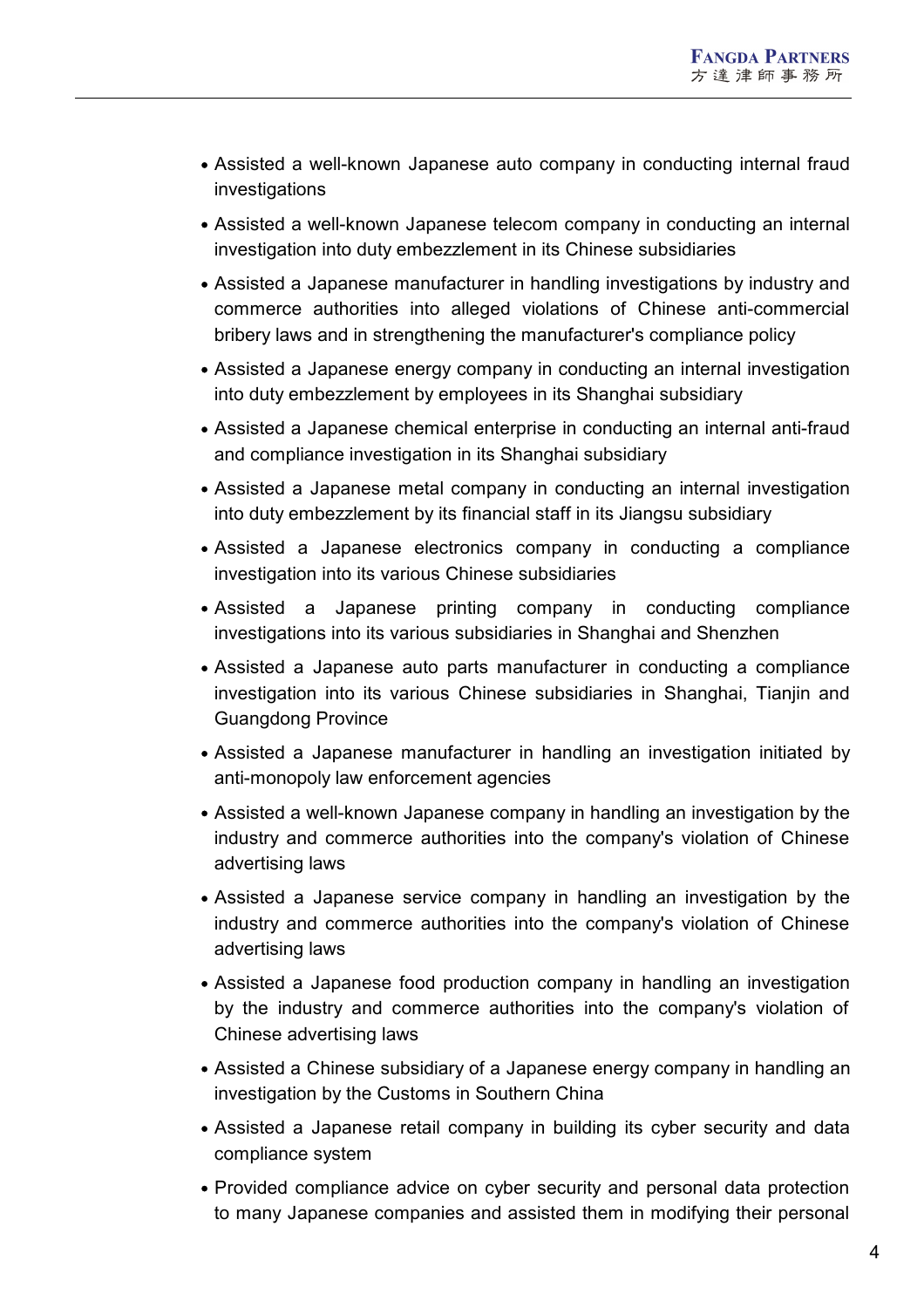data protection and cyber security systems

 Assisted many Japanese companies in holding compliance trainings, providing compliance consultations, and improving compliance systems

## **OTHER INFORMATION**

#### **Education**

- Peking University School of Law, LL.B., 2003, Graduate School of Arts and **Sciences**
- The University of Tokyo, LL.M., 2007, International Economic Law

#### **Professional Qualification**

Admitted to practice in the PRC

#### **Publications**

- Six Economic Laws of China, published by the Association for the Promotion of International Trade, Japan (co-edited)
- Essential Guide to Business Laws of China, published by Japan External Trade Organization (JETRO) (co-authored)
- New Forms of Investment in China: Foreign-invested Partnership (coauthored) (NBL NO.921)
- New Regulations on Foreign-invested Partnership (co-authored) (Journal of the Japanese Institute of International Business Law, April 2010 Issue)
- Enactment of New Regulations on Registration of Foreign Debts (Journal of the Japanese Institute of International Business Law, July 2013 Issue)
- Monthly PRC law column (China Concierge, July 2013 June 2014)
- China (Shanghai) Pilot Free Trade Zone (Journal of the Japanese Institute of International Business Law, November 2013 Issue)
- Reform Experiment on Foreign Exchange Settlement in RMB for Foreign Exchange Capital of Foreign-invested Enterprise (Journal of the Japanese Institute of International Business Law, October 2014 Issue)
- The strengthening of China's personal information protection regulation and corresponding handling strategy (co-authored) (Journal of the Japanese Institute of International Business Law, February 2018 Issue)
- The revision of regulations on commercial bribery in respect of the Anti-unfair Competition Law of the PRC (co-authored) (Journal of the Japanese Institute 5 of International Business Law, June 2018 Issue)